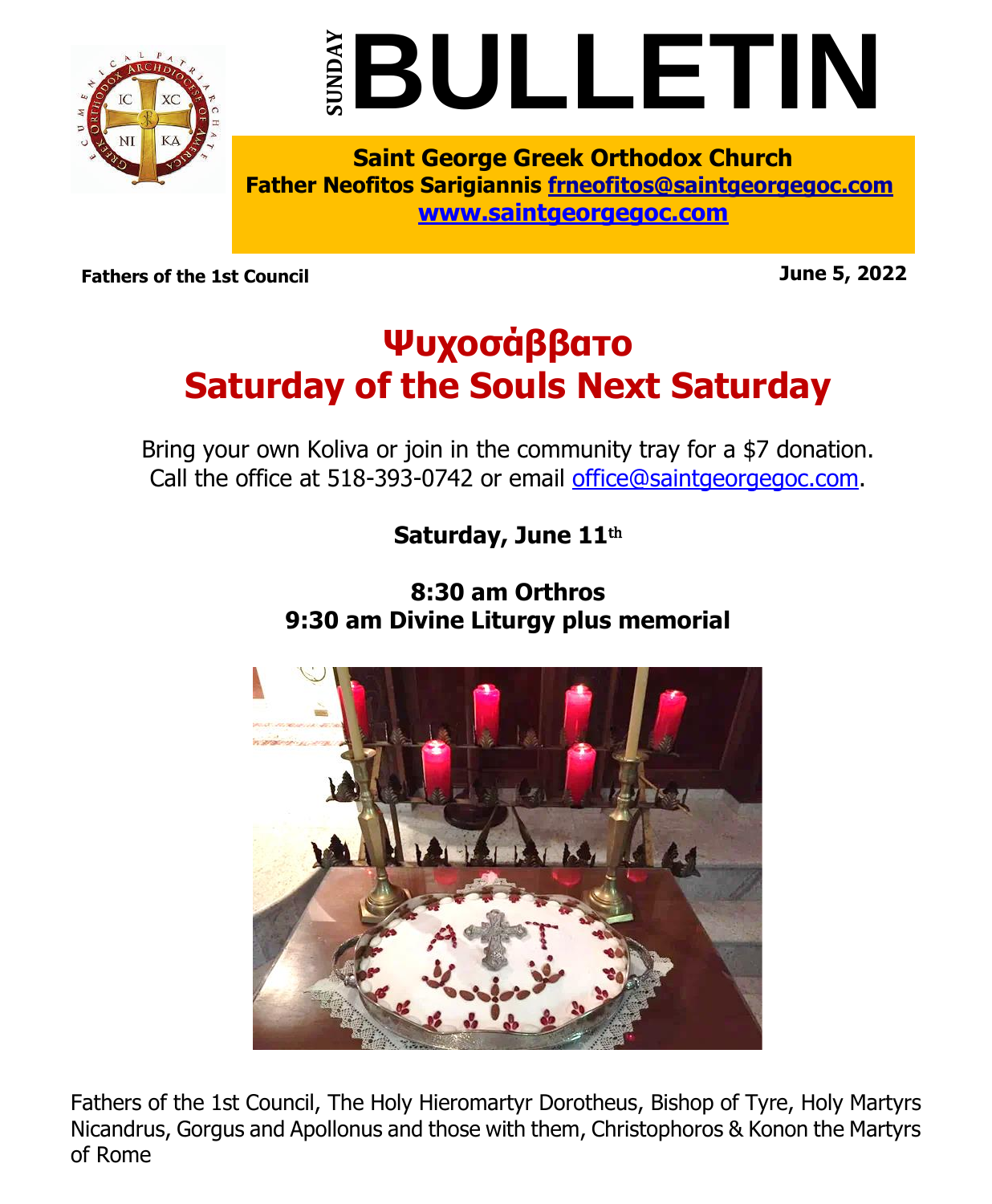**Welcome to St. George Greek Orthodox Church**



### **Hymns of the Day**

#### **Ἀπολυτίκιον Ἀναστάσιμον**

Ἀγγελικαὶ δυνάμεις ἐπὶ τὸ μνῆμά σου, καὶ οἱ φυλάσσοντες ἀπενεκρώθησαν, καὶ ἵστατο Μαρία ἐν τῷ τάφῳ, ζητοῦσα τὸ ἄχραντόν σου σῶμα. Ἐσκύλευσας τὸν ᾍδην, μὴ πειρασθεὶς ύπ' αὐτοῦ, ὑπήντησας τῆ Παρθένω, δωρούμενος τὴν ζωήν, ὁ ἀναστὰς ἐκ τῶν νεκρῶν, Κύριε δόξα σοι.

#### **Apolytikion of the Feast**

Ἀνελήφθης ἐν δόξῃ, Χριστὲ ὁ Θεὸς ἡμῶν, χαροποιήσας τοὺς Μαθητάς, τῆ ἐπαγγελία τοῦ ἁγίου Πνεύματος, βεβαιωθέντων αὐτῶν διὰ τῆς εὐλογίας, ὅτι σὺ εἶ ὁ Υἱὸς τοῦ Θεοῦ, ὁ Λυτρωτὴς τοῦ κόσμου.

#### **For the Fathers**

Ὑπερδεδοξασμένος εἶ, Χριστὲ ὁ Θεὸς ἡμῶν, ὁ φωστῆρας ἐπὶ γῆς τοὺς Πατέρας ἡμῶν θεμελιώσας, καὶ δι' αὐτῶν πρὸς τὴν ἀληθινὴν πίστιν, πάντας ἡμᾶς ὁδηγήσας· πολυεύσπλαγχνε, δόξα σοι.

#### **Apolytikion of St. George**

Ως τών αιχμαλώτων ελευθερωτής, καί τών πτωχών υπερασπιστής, ασθενούντων ιατρός, βασιλέων υπέρμαχος, τροπαιοφόρε μεγαλομάρτυς Γεώργιε, πρέσβευε Χριστώ τώ Θεώ θήναι τάς ψυχάς ημώv.

#### **Κοντάκιον**

Τὴν ὑπὲρ ἡμῶν πληρώσας οἰκονομίαν, καὶ τὰ ἐπὶ γῆς ἑνώσας τοῖς οὐρανίοις, ἀνελήφθης ἐν δόξῃ, Χριστε ὁ Θεὸς ἡμῶν, οὐδαμόθεν χωριζόμενος, ἀλλὰ μένων ἀδιάστατος, καὶ βοῶν τοῖς ἀγαπῶσί σε· Ἐγώ εἰμι μεθ' ὑμῶν, καὶ οὐδεὶς καθ' ὑμῶν.

#### **Resurrectional Apolytikion**

When the angelic powers appeared at Your grave, the soldiers guarding it feared and became as dead. And standing by the sepulcher was Mary who was seeking Your immaculate body. You devastated Hades, not afflicted by it. You went to meet the virgin, and granted eternal life. You resurrected from the dead. O Lord, glory to You.

#### **Apolytikion of the Feast**

You ascended in glory, O Christ our God, after You filled the Disciples with joy, by promising to send them the Holy Spirit, and You blessed them and established their faith, that You are the Son of God, the Redeemer of the world.

#### **For the Fathers**

Supremely blessed are You, O Christ our God. You established the holy Fathers upon the earth as beacons, and through them You have guided us all to the true Faith, O greatly merciful One, glory be to You.

#### **Apolytikion of St. George**

Liberator of captives, defender of the Poor, physician of the sick and champion of kings, O trophy-bearer, Great Martyr George, intercede with Christ God that our souls be saved.

#### **Kontakion**

When You had fulfilled the dispensation for our sake, \* and united things on earth with the things in heaven, \* You were taken up thither in glory, O Christ our God, \* going not away from any place, \* but continuing inseparable, \* and to them that love You crying out: \* "I am with you, and there is, therefore, none against you."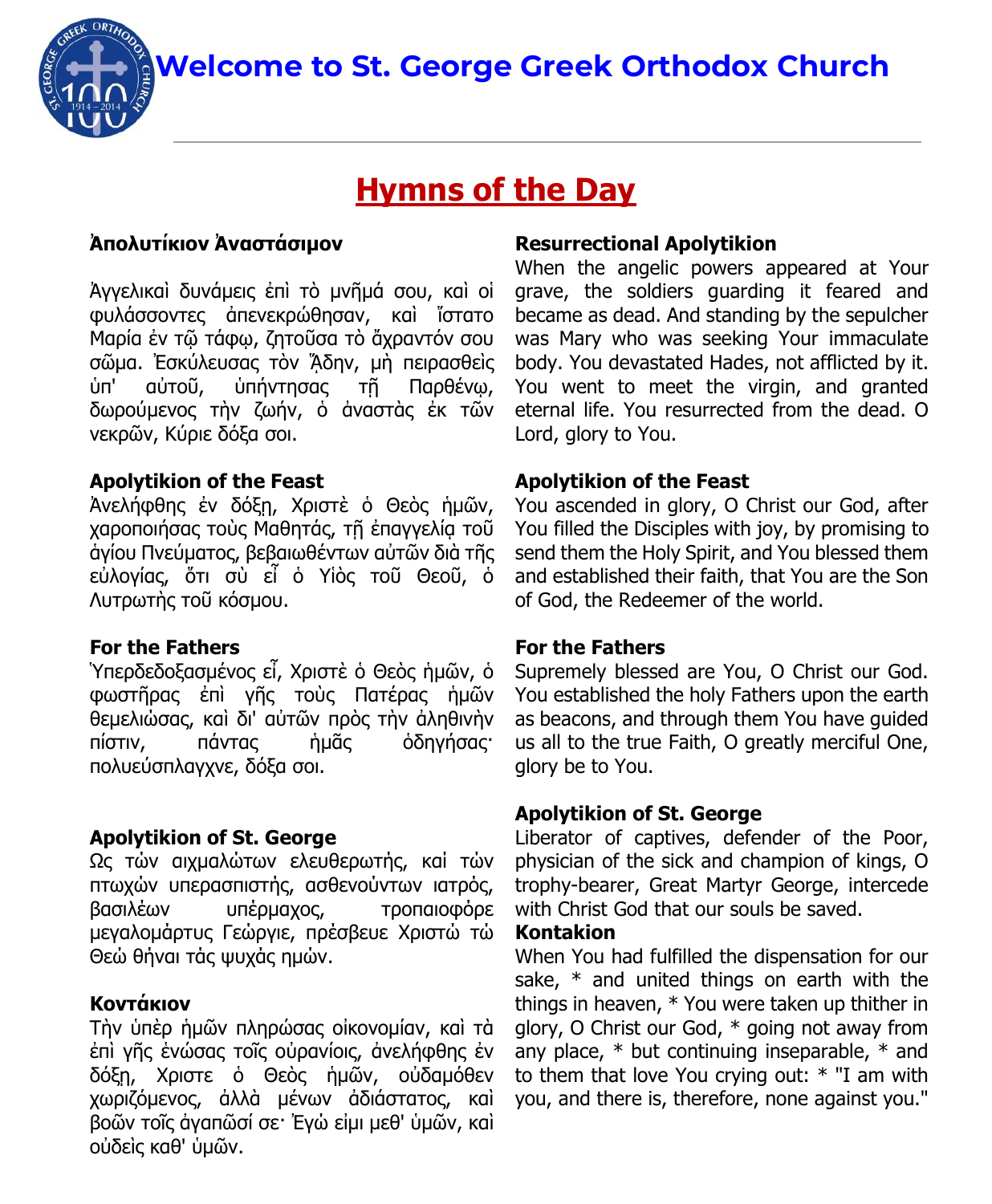**Welcome to St. George Greek Orthodox Church**



#### **Epistle Readings Acts Acts 20:16-18, 28-36**

In those days, Paul had decided to sail past Ephesos, so that he might not have to spend time in Asia; for he was hastening to be at Jerusalem, if possible, on the day of Pentecost. And from Miletos he sent to Ephesos and called to him the elders of the church. And when they came to him, he said to them: "Take heed to yourselves and to all the flock, in which the Holy Spirit has made you overseers, to care for the church of God which he obtained with the blood of his own Son. I know that after my departure fierce wolves will come in among you, not sparing the flock; and from among your own selves will arise men speaking perverse things, to draw away the disciples after them. Therefore be alert, remembering that for three years I did not cease night or day to admonish every one with tears. And now I commend you to God and to the word of his grace, which is able to build you up and to give you the inheritance among all those who are sanctified. I coveted no one's silver or gold or apparel. You yourselves know that these hands ministered to my necessities, and to those who were with me. In all things I have shown you that by so toiling one must help the weak, remembering the words of the Lord Jesus, how he said, 'it is more blessed to give than to receive.' " And when he had spoken thus, he knelt down and prayed with them all.

#### **Gospel Readings Jn. 17:1-13**

At that time, Jesus lifted up his eyes to heaven and said, "Father, the hour has come; glorify your Son that the Son may glorify you, since you have given him power over all flesh, to give eternal life to all whom you have given him. And this is eternal life, that they know you the only true God, and Jesus Christ whom you have sent. I glorified you on earth, having accomplished the work which you gave me to do; and now, Father, you glorify me in your own presence with the glory which I had with you before the world was made. I have manifested your name to the men whom you gave me out of the world; yours they were, and you gave them to me, and they have kept your word. Now they know that everything that you have given me is from you; for I have given them the words which you gave me, and they have received them and know in truth that I came from you; and they have believed that you did send me. I am praying for them; I am not praying for the world but for those whom you have given me, for they are mine; all mine are yours, and yours are mine, and I am glorified in them. And now I am no more in the world, but they are in the world, and I am coming to you. Holy Father, keep them in your name, which you have given me, that they may be one, even as we are one. While I was with them, I kept them in your name, which you have given me; I have guarded them, and none of them is lost but the son of perdition, that the scripture might be fulfilled. But now I am coming to you; and these things I speak in the world, that they may have my joy fulfilled in themselves."